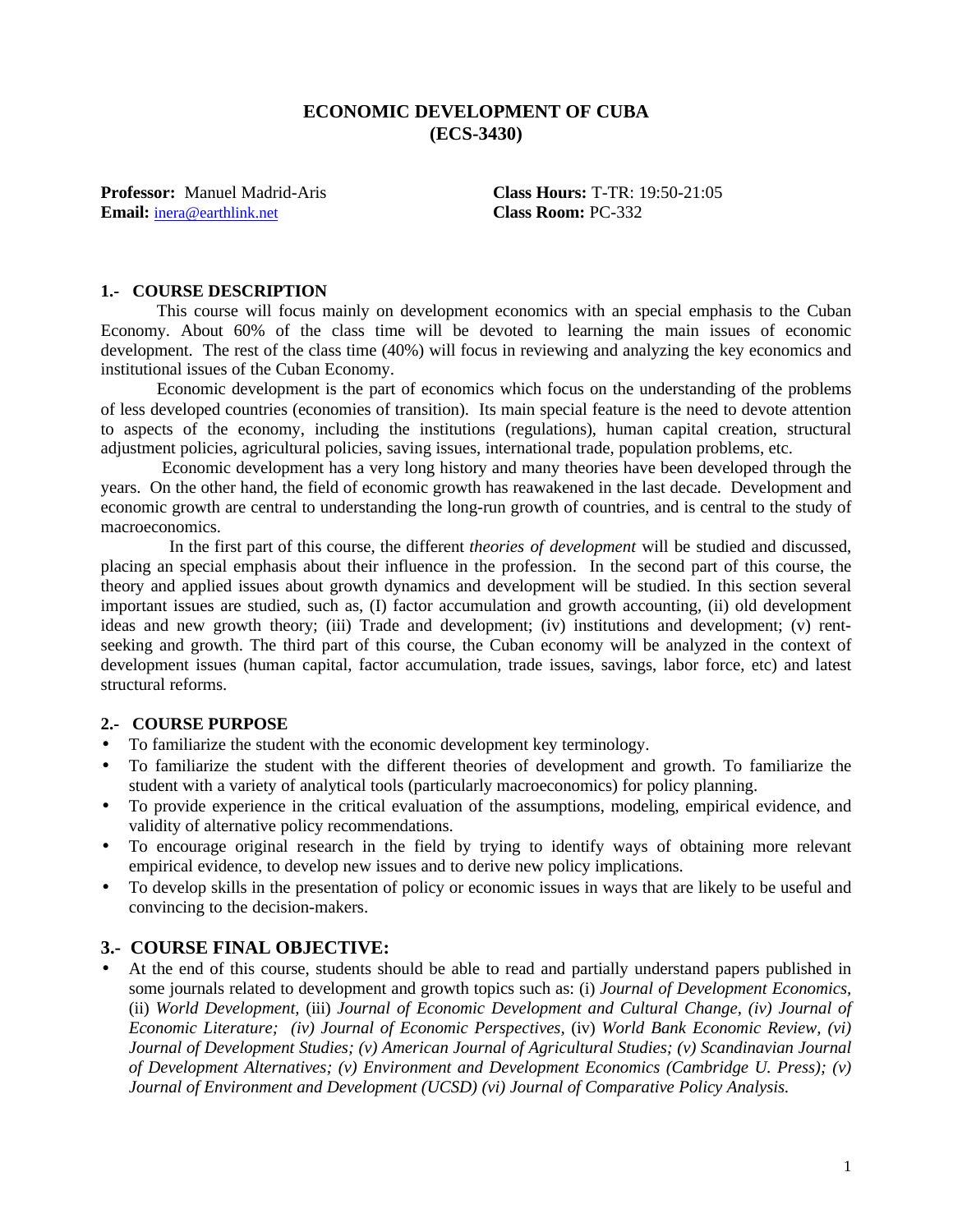• At the end of this course, students should be able to read and partially understand papers published in journals related with the Cuban Economy and Latin American Issues, such as (i) *Journal of Interamerican Studies and World Affairs;* (ii) *Latin American Research Review; (iii) Estudios Cieplan; (iv) Journal of Latin American Studies; (v) CEPAL Review; (vi) Applied Economics*. At the end of this course, students should be able to read and partially understand most of the papers published in the collection of *Cuba In Transition.*

### **4.- SUBJECT MATTER AND THE RELATION OF THIS COURSE TO OTHERS**

Since there are many courses in the field of development economics theory, such as Economic History and Development, Economic Development and related courses in contracts, organizations and institutions; Political Economy of Development, Political Economy of Institutions, and Comparative Economic Systems, this course gives deliberately minimal emphasis to topics covered in depth in those courses (e.g., history, demography, contractual relations, and microeconomics), as. important to the field as they are. Instead this course provides a broad overview of the field and of issues deemed to be important in the future and for economies of transition. Thus, this course covers the different theories of economic development and gives special emphasis to current policy concern issues (e.g., factors contribution to growth, cases studies, sectoral analysis, and techniques for economic development programming, and planning) especially those of the macroeconomic level.

#### **5.- PREREQUISITES**

Intermediate microeconomics and macroeconomics is required. Some knowledge of development, international trade, and basic calculus is highly desirable. However, to cater to the students without a strong mathematical background, discussions in the first part of this course will not be highly mathematical, except for those related with quantitative topics.

#### **6.- REQUIRED TEXTBOOKS**

- Gilles, M, Perkins, Roemer, and Snordgrass. *Economics of Development.* Norton, W.W. Company, third Edition. (GPRS Book)
- Skarsyein, Rune. Development Theory. Oxford University Press, New York, 1997 ( SR Book)
- Madrid-Aris, Manuel. Growth and Technical Change in Cuba: The Fatal End of Central Planning. Book Draft, 1999. (MM Book)

It is highly recommended to buy a Dictionary in Economics. Any of the following are recommended:

- Graham Bannock, R. Baxter and Evan Davis. *The Penguin Dictionary of Economics*. Penguin Books, New York, 1992.
- John, Black. *A Dictionary of Economics*. New York: Oxford University Press, 1997.

#### **7.- THE KEY PUBLICATION RELATED WITH THE CUBAN ECONOMY**

Cuba in Transition. Vol 1 to Vol 9, Association for the Study of the Cuban Economy (ASCE), Washington D.C., 1991.. 1999.

Cuba in transition publications can be obtained from ASCE Books: Ph: (301) 587-1664. Publications are in the internet: http://laric.utexas.edu/la/cb/cuba/asce/

#### **8.- KEY PUBLICATION RELATED WITH DEVELOPMENT ECONOMICS**

- *Chenery H., and T.N. Srinivasan. Handbook of Development Economics. Amsterdam: North-Holland, 1989, Vol1 and Vol 2 (HDE).*
- *Berham, J., and T.N. Srinivasan. Handbook of Development Economics. Amsterdam: North-Holland, 1995, Vol 3a. and Vol 3b. (HDE)*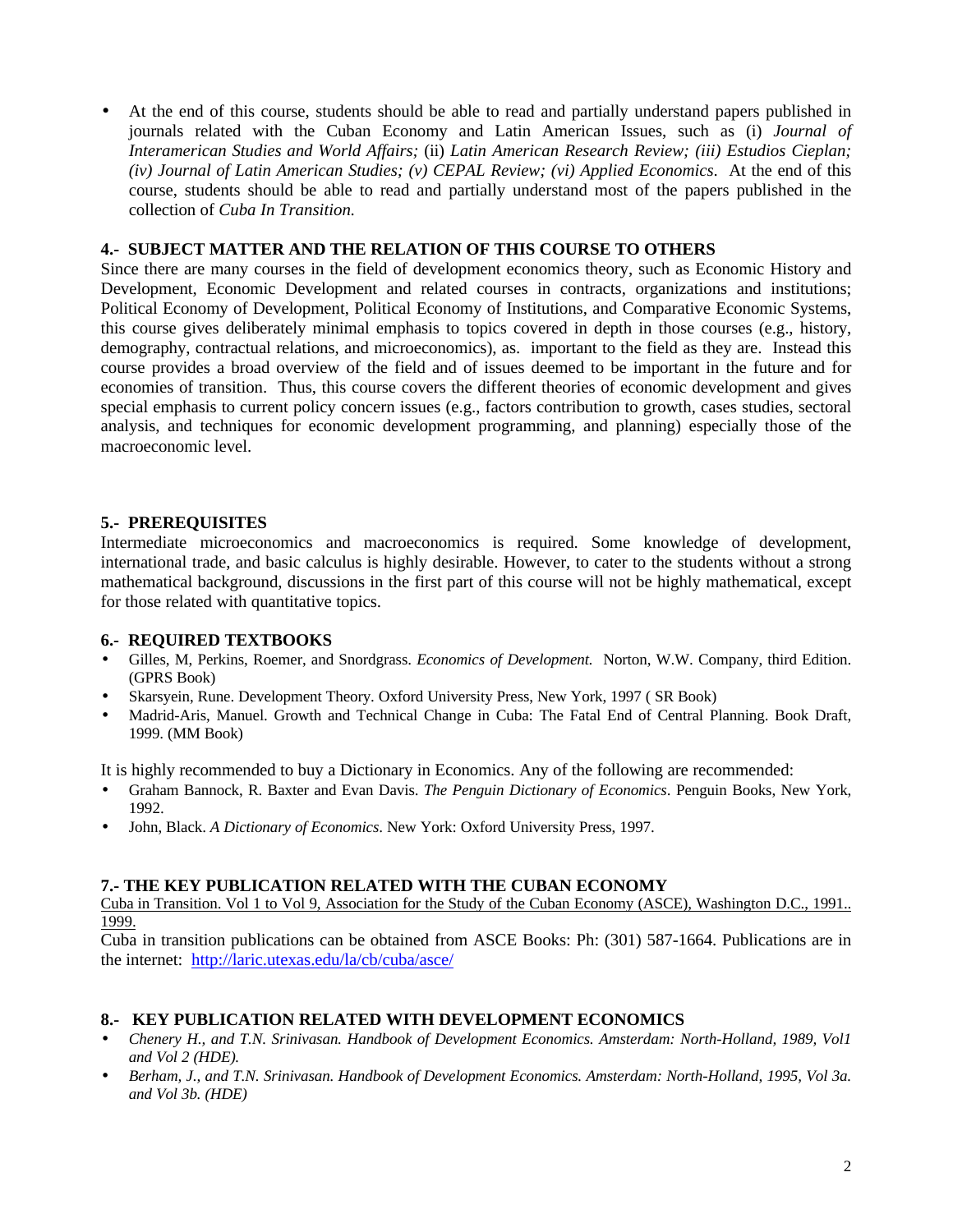### **9.- CUBAN PUBLICATION FOR NATIONAL ACOUNTS DATA**

Anuario Estadistico de Cuba, published by Comité Estadistico de Cuba, la Habana, Cuba. Some issues (1980-81, 84-86) can be found un FIU main library: Docs-  $2<sup>nd</sup>$  floor – HA871.A65

### **10.- KEY PAPERS (Review of the Main Issues about the Cuban Economy).**

The following research papers provide a good general review of the current economic issues and future challenges of the Cuban Economy.

- Madrid-Aris, Manuel, "Growth and Technological Change in Cuba," in Cuba In Transition 7, ASCE, Washington D.C., 1997
- Madrid-Aris, Manuel, "Investment, Human Capital and Technological Change: Evidence from Cuba and its implications for Growth Models", in Cuba In Transition 8, pp. 465-481, ASCE, Washington D.C., 1998.
- Perez-Lopez, Jorge, "Bringing The Cuban Economy Into Focus: Conceptual and Empirical Challenges;" Latin American Research Review, Vol 26, No3, 1991.
- Perez-Lopez, Jorge, "The Cuban Economy in the Age of Hemispheric Integration," Journal of Interamerican Studies and World Affairs," Vol 39, No3, Fall 1997
- Betancourt, Roger, "Growth Capabilities and Development: Implications for Transition Processes in Cuba," Economic Development and Cultural Change, 1996.

#### **11.- RESERVED BOOKS**

Several books have been placed on reserve in the main library. These books are important source of economic data and historical background about the Cuban economy.

- Mesa-Lago, Carmelo. *Are Economic Reforms Propelling Cuba to the Market*? North-South Center, University of Miami, 1994
- Mesa-Lago, Carmelo. *Cuba after the Cold War*. University of Pittsburgh Press, 1993.
- Perez-Lopez, Jorge. *Measuring Cuban Economic Performance*. University of Texas Press, 1987.
- Mesa-Lago, Carmelo. *The Economy Of Socialist Cuba: A Two Decades Appraisal.* Alburquerque: University of New Mexico Press, 1981.
- Zimbalist, Andrew, and Claes Brundenius, *The Cuban Economy: Measurement and Analysis of Socialist Performance.* Baltimore: The Johns Hopkins University Press, 1989
- Rodriguez, Jose Luis. Estrategia del Desarrollo Económico de Cuba. Habana: Editorial de Ciencias Sociales, 1990.
- Perez-Lopez, Jorge and Matias Travieso-Diaz, "Perspectives on Cuban Economic Reforms,", Center for Latin American Studies Press, Arizona State University, 1998.
- Ray, Debrag, "Development Economics," Princeton University Press, 1998 (ISBN:0-691-01706-9)

### **12.- GOOD REFERENCE BOOKS IN SPANISH**

- Mesa-Lago Carmelo, "Breve Historia Económica de la Cuba Socialista," Alianza Editorial, Madrid, Spain, 1994.
- Comisión Económica para América Latina y el Caribe(CEPAL), "La Economía Cubana: Reformas Estructurales y Desempleño en los Noventas," Fondo de Cultura Economica, Mexico, 1997.
- Carranza, Julio, Luis Gutierrez, y Pedro Monreal. CUBA- La Reconstrucción de la Economía: una propuesta para el debate. Havana: Editorial de Ciencias Sociales, 1995.

### **13.- FINAL GRADING:**

The final grade will be calculate as follows**:** Paper Presentation: 25%, Class participation (attendance): 25% , Research Paper: 50%

The grading scale will be:

A: 86-100

B: 76-85

C: 61-75

D: 55-60

F: below 50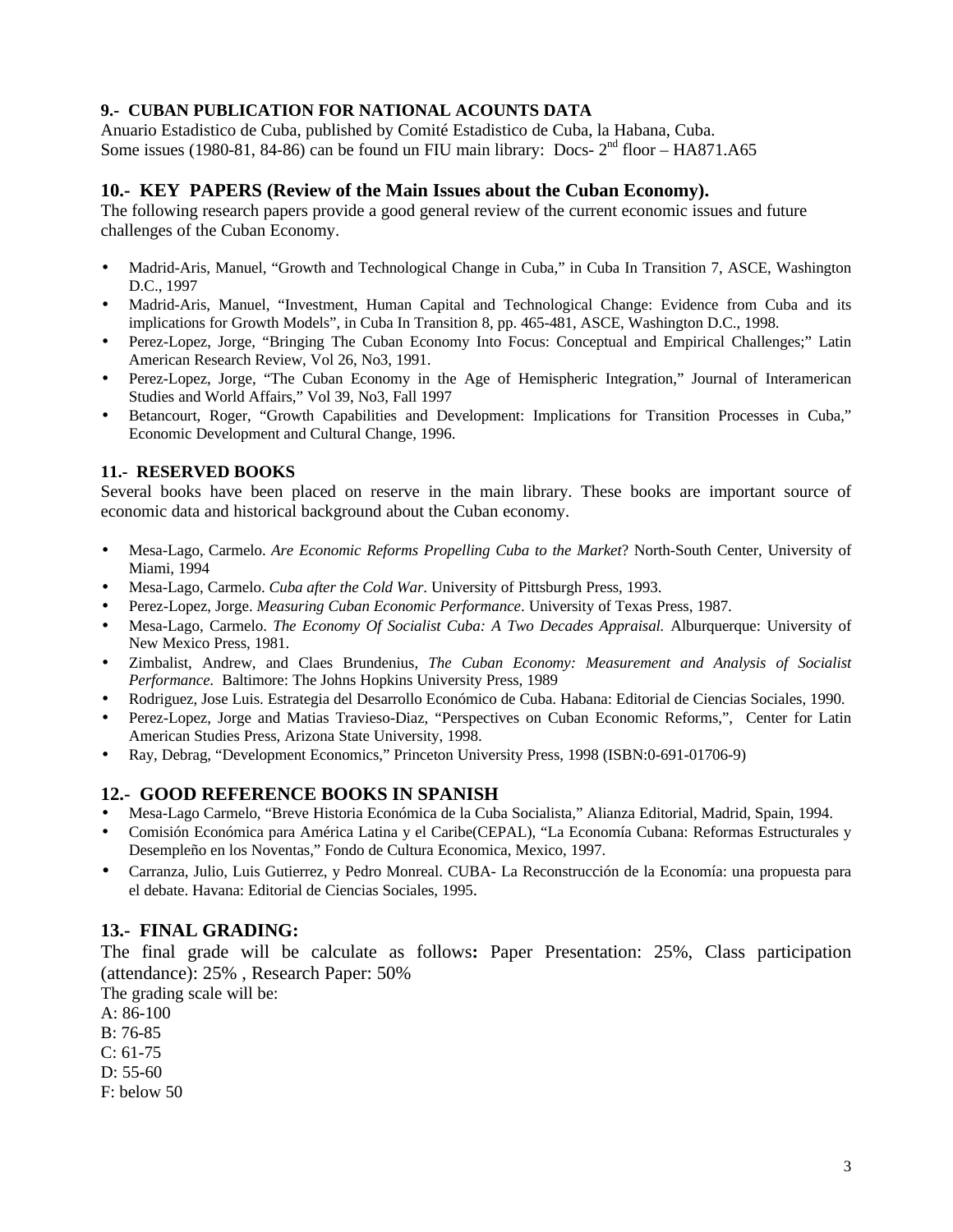# **14.- SOME SUGGESTIONS ABOUT IMPORTANT RESEARCH TOPICS:**

#### **These are the main economic issues that need to be researched about the Cuban economy:**

- Tendency of Foreign investment (especially in tourism)
- Productivity in Agricultural Sector (Microanalysis)
- Human Capital Analysis
- Labor Force, Gender and Income
- Estimating actual income per-capita and poverty
- National Accounts Data Collection and Updating (for the last 7 years)
- Productivity in the 90s
- Some Sectoral Analysis (especially industry, tourism, mining, agriculture)
- Corruption and rent-seeking activities
- The informal economy in Cuba
- Cuban Debt and its future challenges
- Cuban-American fund transfers to Cuba
- Balance of Payment in Cuba
- Agricultural sector reforms
- Financial Sector Reforms
- Exchange Rate
- Others

| <b>WEEK</b>  | DESCRIPTION OF THE TASK                        | <b>NOTES</b>           |
|--------------|------------------------------------------------|------------------------|
| August 23-29 |                                                |                        |
| Sep. 30-5    |                                                |                        |
| Sep $6-12$   | Presentation of the Research Proposal          | Sep 6: Labor Day       |
| Sep. 13-19   |                                                |                        |
| Sep 20-26    |                                                |                        |
| Sep 27-Oct 3 |                                                |                        |
| Oct $4-10$   |                                                |                        |
| Oct 11-17    | <b>Class Presentation</b>                      |                        |
| Oct 18-24    | <b>Class Presentation</b>                      |                        |
| Oct 25-31    |                                                |                        |
| Nov $1-7$    | First Draft must de delivered                  | 30% of the paper grade |
| Nov 8-14     |                                                |                        |
| Nov 15-21    |                                                |                        |
| Nov 22-28    |                                                | Thanksgiving           |
| Nov 19-Dec 3 | Research Paper Final Version must be delivered | 70% of the paper grade |
| Dec 5-12     | <b>WEEK FOR FINAL EXAM</b>                     |                        |

#### **KEY DATES:**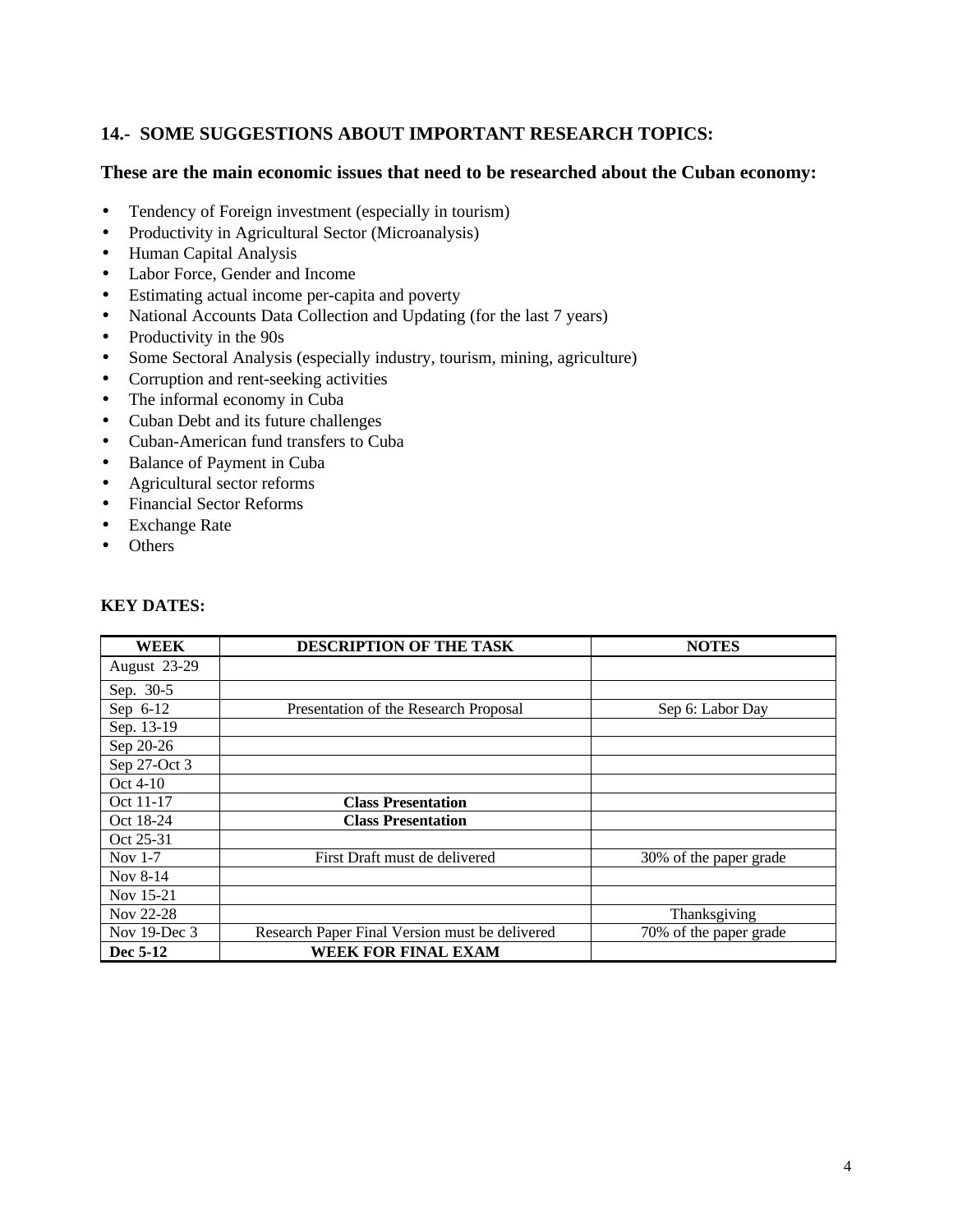# **COURSE OUTLINE AND READINGS**

### **PART 1: BASIC ISSUES AND THEORIES OF DEVELOPMENT August 23-29**

#### **1.1: National Accounting and the Soviet System**

The purpose of the first part is to introduce students with basic concepts of national accounting in the Western System (GDP) and Soviet Systems(GMP, GSP. ).

- GPRS Book: Chapter 1 and Beginning Chapter 3.
- Madrid-Aris, Manuel. Growth and Technical Change in Cuba: The Fatal End of Central Planning. Book Draft, Appendix 1.
- Mesa-Lago, Jorge Perez Lopez. A Study of Cuba Material Product System. World Bank Working Papers, Number 770, 1985.

### **August 30- Sept 5**

#### **1.2: Basic Concepts about Development**

The purpose of this topic is to introduce the concepts of Human Development Index (UN), Physical Quality of Life Index (Sen), Purchasing Parity Power (PPP), Relative Income Hypothesis, and to analyze the differences between the concept of development and growth.

- GPRS Book: Chapter 1.
- Human Development Report, United Nations Development Program, 1998. (\*\*)
- Sen, A. 'The Concept of Development" HDE, Chapter 1 (Optional)

# **Sept 6-Sept 12**

# **1.3 Basic Ideas and Main Thinkers about Development and Growth Theories**

The purpose of this topic is to introduce the old basic ideas about development and growth (Smith, Ricardo, Schumpeter), and the main thinkers related with the starting the modern economic development (Lewis, Hirschmann, Gerschenkron, etc). An special emphasis will be placed on balance and unbalanced growth. Also, non traditional development theories will be reviewed (Prebisch, Rostow, and others)

- GPRS Book: Chapter 1
- GPRS Book. Chapter 6 (interindustry and input-output models).
- MM Book. Chapters 1,3.  $(**)$
- Krugman, Paul. The Fall and Rise of Development Economics. Chapter 1 in Development, Geography and Economic Theory, The MIT Press, 1997. (\*\*)
- SR Book . (Optional)
- Krugman, Paul, "Cycles of Conventional Wisdom on Economic Development," International Affairs, Vol 71, pp. 717-732, London, 1995 (Optional). Published in Spanish in Desarrollo Económico, 1996.

### **Sept 13-Sept 19**

#### **1.6 Production Functions, Efficiency, Sources of Growth (Traditional Growth Accounting) and Technological Change.**

- GPRS Book: Chapter 13. Appendix.
- MM Book, Chapter 3, and 4.
- Solow, R, "Technical Change and the Aggregate Production Function," Review of Economics and Statistics, 39, pp. 312-320, 1957. (optional)

### **Sept 20-Sept 26**

### **1.4: Economic Structure in the Process of Development**

- **a) Agriculture**
- GPRS Book: Chapter 16. Agriculture
- Yotopoulus and Nugent, Chapter 15. (optional)
- Hirschman, A., A Generalized linkage Approach to Development with Special Reference to Staples, Economic Development and Cultural Change, 1977. (\*\*). Hirschman Theory of Development.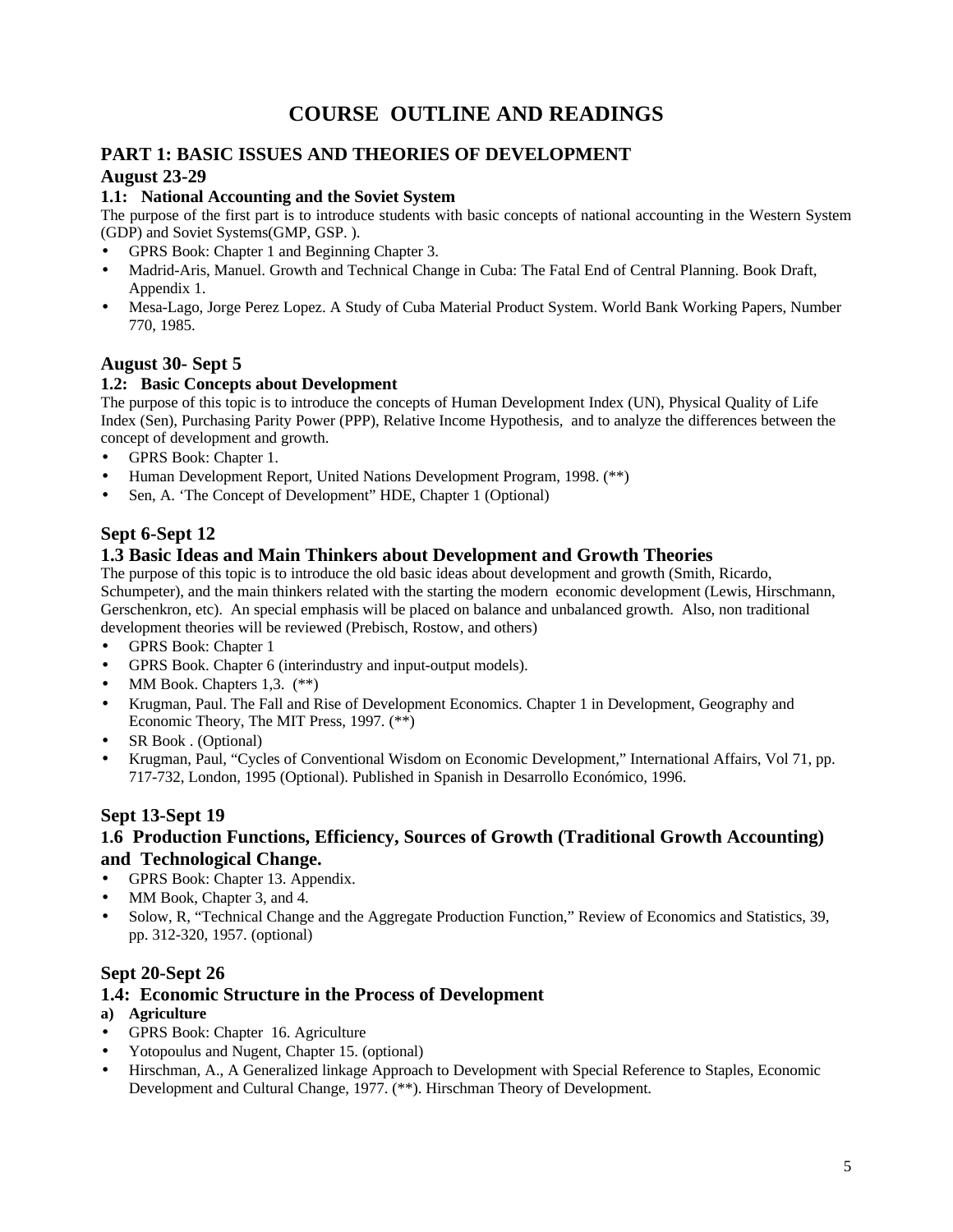#### **b) Industry**

- GPRS Book: Chapter 18. Industry
- Syrquin, M., "Patterns of Structural Change, HDE, Chapter 7. (optional)
- Yotopoulus and Nugent. Economics of Development. Chapter 16. (optional)

# **Sept 20-Sept 26**

### **1.5 Inequality, Poverty and Inverted U-Hypothesis**

The purpose of this topic is to present the concepts of Poverty Line, Poverty Gap Index, Squared Poverty Gap Index (Foster, Green, and Thorbecke-1984), Equivalence Scale Effects (Contreras, 1996), Sen Index.

Concept of income distribution measurement such as Gini Coefficients will be also presented.

- GPRS Book: Chapter 4
- World Bank. *Poverty Lines in Theory and Practice*. Washington D.C., 1997. (\*\*)
- World Bank. Poverty. World Development Report, Oxford University Press, 1990. (Optional)
- Contreras, Dante. Household and Individual Welfare: Evidence from Less Developed Countries. Ph. Disserattion. School of Economics, UCLA. 1996.(optional)
- Adelman, I., and S. Robinson, 'Income Distribution and Development," HDE, Chapter 19. (optional)
- Jones, Charles, "The Evolution of World Income Distribution," Journal of Economic Perspectives, Vol 11, No 3, pp. 19-36, Summer 1997.(optional)
- Taylor, L. and P. Arida, "Long-Run Income Distribution and Growth," HDE, Chapter 6. (optional)

### **Sept 27-Oct 3**

#### **1.5 Factor Markets and Underdevelopment**

This topic consist in the analysis of issues such as, (i) asymmetries of information, (ii) adverse selection and moral hazard and their applications; (iii) thinness of markets and imperfections; (iv) economies of scales and externalities.

- GPRS Book: Chapter 9
- GPRS Book: Chapter 14
- HDE, Chapter 5. Stiglitz J. Economic Organization, Information and Development.(optional)
- Adams, D. and D. Graham, "A Critique of Traditional Agricultural Credit Projects and Policies," JDE, 1981.

#### **PART 2: GROWTH AND DEVELOPMENT: Dynamics and Change Oct 4-Oct 10**

#### **2.1: Factor Accumulation, and Growth Accounting**

MM Book. Chapters 5 and 6.

- **a) Education (human capital creation) and Development**
- GPRS Book: Chapter 10
- Psacharopoulus, George. Returns to Investment in Education: A Global Update," World Development, Vol 22, No 9, pp. 1325-1343, 1994. (\*\*)
- T.P. Schultz, "Educational Investment and Returns" HDE Chapter 13. (optional)
- Selowsky, M., "On the Measurement of Education's Contribution to Growth," Quarterly Journal of Economics, pp. 449-463, 1971. (optional).

#### **b) Savings and Development**

- GPRS Book: Chapter 12. Capital and Saving
- Mark Gersovitz, "Saving and Development," HDE, Chapter 10. (optional)
- Corbo, Vittorio, and Klaus Schmidt-Hebbel, "Public Policy and Saving in Developing Countries," Journal of Development Economics, 36(1), pp. 89-115, 1991. (\*\*)
- Edwards, Sebastian, "Why are Saving Rates so Different Across Countries? An International Comparative Prespective" NBER Working Paper 5097, Cambidge, MA, 1994.

### **Oct 11-Oct 17: Students Presentations (research papers) Oct 18-Oct 24: Students Presentations (research papers)**